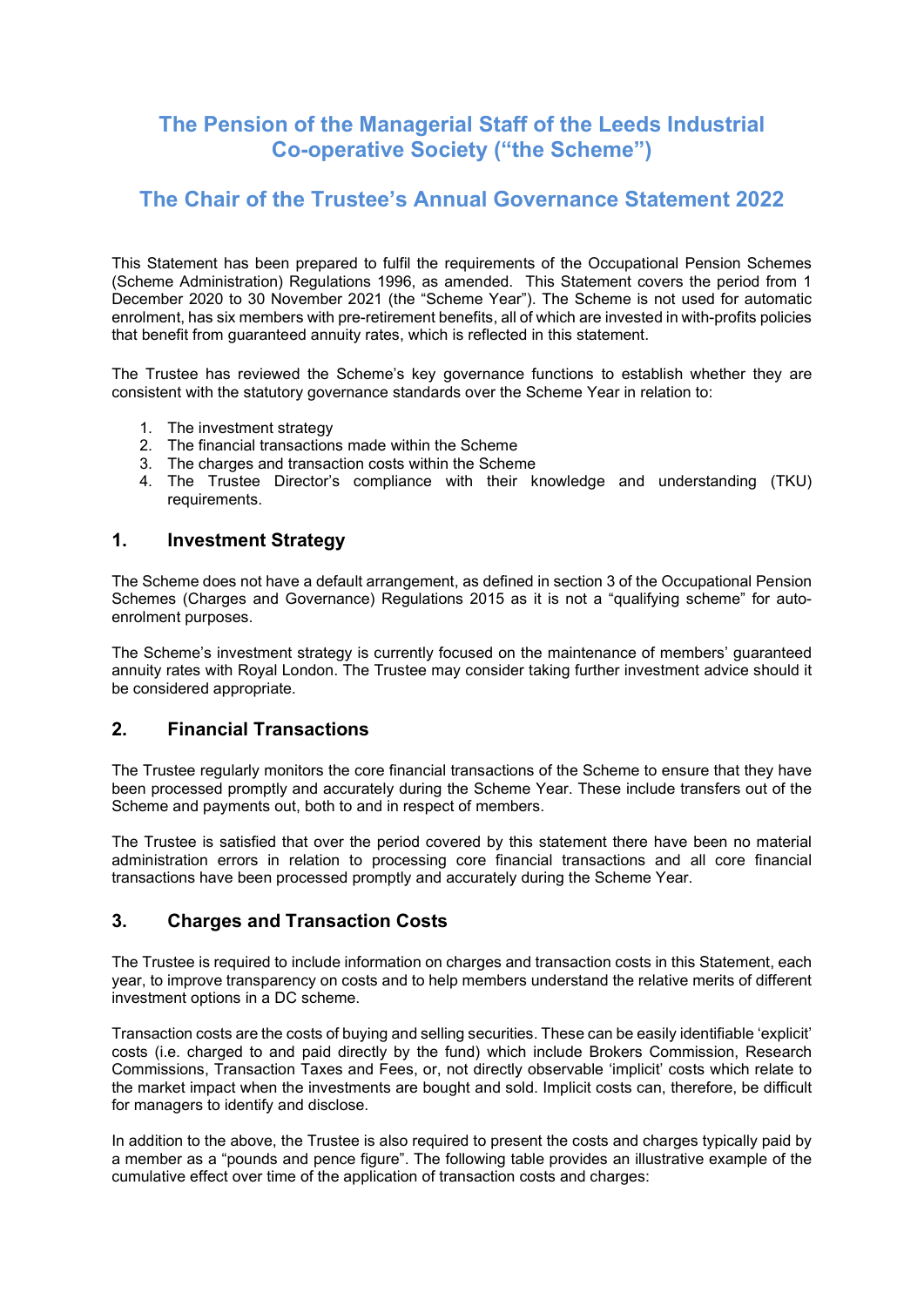| Projected pension pot in today's money<br><b>RLCIS IB &amp; OB Fund</b> |                                                         |                       |                                       |  |  |
|-------------------------------------------------------------------------|---------------------------------------------------------|-----------------------|---------------------------------------|--|--|
| Years                                                                   | <b>Average Fund Value, with</b><br>no investment growth | <b>Before charges</b> | After all charges & costs<br>deducted |  |  |
|                                                                         | £11,536                                                 | £11,620               | £11,504                               |  |  |
| 2                                                                       | £11,536                                                 | £11,705               | £11,472                               |  |  |
| 3                                                                       | £11,536                                                 | £11,791               | £11,441                               |  |  |
|                                                                         | Notes:                                                  |                       |                                       |  |  |

1. The projected pension values are shown in today's terms and take into account the effect of future inflation assumed at 2.5% pa.

2. There is currently only one fund available.

3. Values shown are estimates and are not guaranteed.

4. The number of years illustrated is based on the average term to retirement for a typical member with the scheme.

5. Transaction costs provided by Royal London are correct as at 30 November 2021.

6. Member data, including the fund value and contribution levels were last reviewed on 30 November 2021.

At present, all members' investments are limited to the Royal London with-profits policies (currently the RLCIS OB & IB Fund). These investments contain potentially valuable guaranteed annuity rates, and so there is minimal scope to change investment options at present without losing these. These are terminal bonuses, payable on the retirement of the member in question should they opt for an annuity with Royal London. Members are informed of their guaranteed rates every year.

The with-profits fund is relatively opaque in nature, both in terms of how returns are distributed to members and how charges and expenses are deducted.

The charges and potential charges vary depending on the action that Royal London may need to take under its Principles and Practices of Financial Management (PPFM)<sup>1</sup>, but expense charges at Fund level can be up to 1% p.a. (or 1.25% in stressed conditions). The following table shows the projected growth rate as at 30 November 2021:

|                    | % per annum                      |                                    |                    |  |
|--------------------|----------------------------------|------------------------------------|--------------------|--|
| <b>Fund</b>        | <b>Investment growth</b><br>rate | <b>Annual Management</b><br>Charge | Transaction costs* |  |
| RLCIS IB & OB Fund | 3.25%                            | 1.00%                              | 0.00%              |  |

\*Transaction costs are incurred by asset managers as a result of buying, selling, lending or borrowing investments. These costs are taken into account when annual bonuses are set for policies held within this fund.

As members' benefits are in with-profits policies, assessing value for money is extremely difficult. The Trustee ensures that members get value for money by keeping costs low, using Co-op staff to manage members' benefits and liaison with Royal London at no cost to members.

The Trustee believes that members are fully informed in relation to their benefits as the Trustee receives copies of members' benefits statements for information and retains copies as required should members have any queries.

<sup>&</sup>lt;sup>1</sup> A copy of the PPFM is available online:

https://www.royallondon.com/siteassets/site-docs/about-us/corporate-goverance/rlcis-ob--ib-fundppfm---1-october-2020-v3.pdf